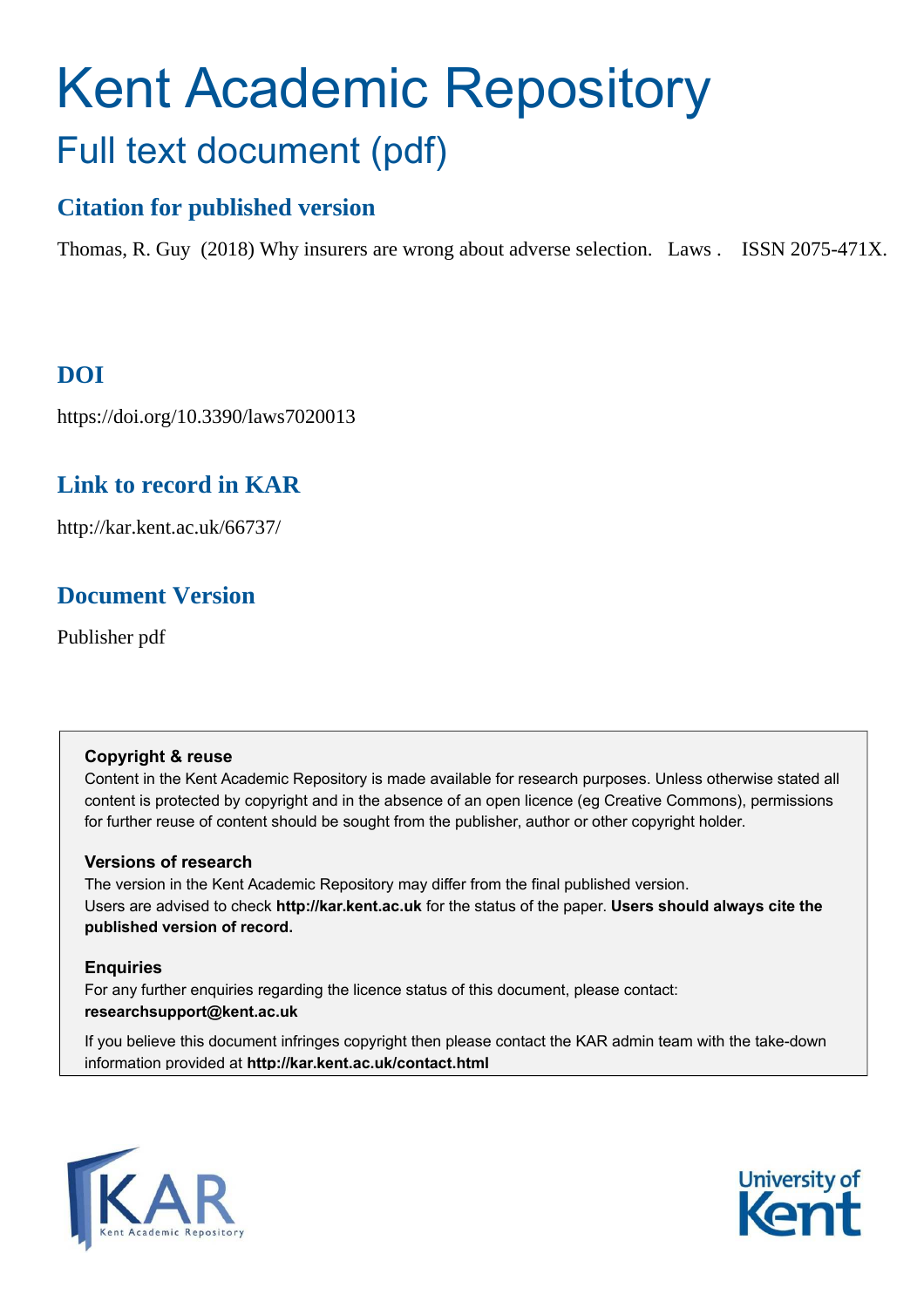



#### *Article*

# **Why Insurers Are Wrong about Adverse Selection**

### **R. Guy Thomas**

School of Mathematics, Statistics and Actuarial Science, University of Kent, Canterbury CT2 7FS, UK; R.G.Thomas@Kent.ac.uk

Received: 25 November 2017; Accepted: 11 April 2018; Published: 15 April 2018

**Abstract:** Insurers typically argue that regulatory limits on their ability to use genetic tests will induce 'adverse selection'; they say that this has disadvantages not just for insurers, but also for society as a whole. I argue that, even on its own terms, this argument is often flawed. From the viewpoint of society as a whole, not all adverse selection is adverse. Limits on genetic discrimination that induce the *right amount* of adverse selection (but not *too much* adverse selection) can increase 'loss coverage', and so make insurance work better for society as a whole.

**Keywords:** insurance; adverse selection; loss coverage; genetic testing; genetic discrimination

#### **1. Introduction**

Public policy on genetics and insurance is typically perceived as a balancing act between two competing considerations. On the one hand, there are social, ethical and public health arguments, which suggest that the ability of insurers to decline particular customers or charge higher prices on the basis of predictive genetic tests should be severely limited. On the other hand, there are economic arguments under the rubric of 'adverse selection,' which suggest that limiting insurance discrimination has costs, not just for insurers, but for society as a whole. Under this framing, public policy always involves a trade-off of two ills, genetic discrimination versus adverse selection: how much genetic discrimination can we tolerate, and what level of adverse selection costs are we prepared to pay?

The main point of this article is that this trade-off is often illusory. From the viewpoint of society as a whole, not all adverse selection is adverse, and public policy should not aim to eliminate all adverse selection. Limits on insurance discrimination, which induce the right amount of adverse selection (but not too much adverse selection) can increase 'loss coverage', and so make insurance work better for society as a whole. My argument is one of simple arithmetic, which is demonstrated in this paper by simple examples. For a more discursive treatment, see the recent book Thomas (2017), and for technical details see the papers (Thomas 2008; Hao et al. 2016a, 2016b, 2018).

In order to critique insurers' usual argument, I first need to explain what is meant by 'adverse selection' in the context of genetics and insurance. Start with the observation that, if permitted, insurers will seek to obtain the results of any genetic tests which insurance applicants may have taken, and then charge applicants low or high prices depending on their individual results. If instead insurers are banned from asking about test results and have to quote a common (or 'pooled') price to all applicants, they might initially set the price as a population-weighted average of the high and low risk prices. This pooled price will seem expensive to low risks, and cheap to high risks; and so (the argument goes) low risks will have lower propensity to buy insurance, and high risks will have higher propensity. Compared to the whole population, the pool of insurance purchasers will be skewed towards higher risks. To avoid losses, insurers will then need to reset the pooled price *higher*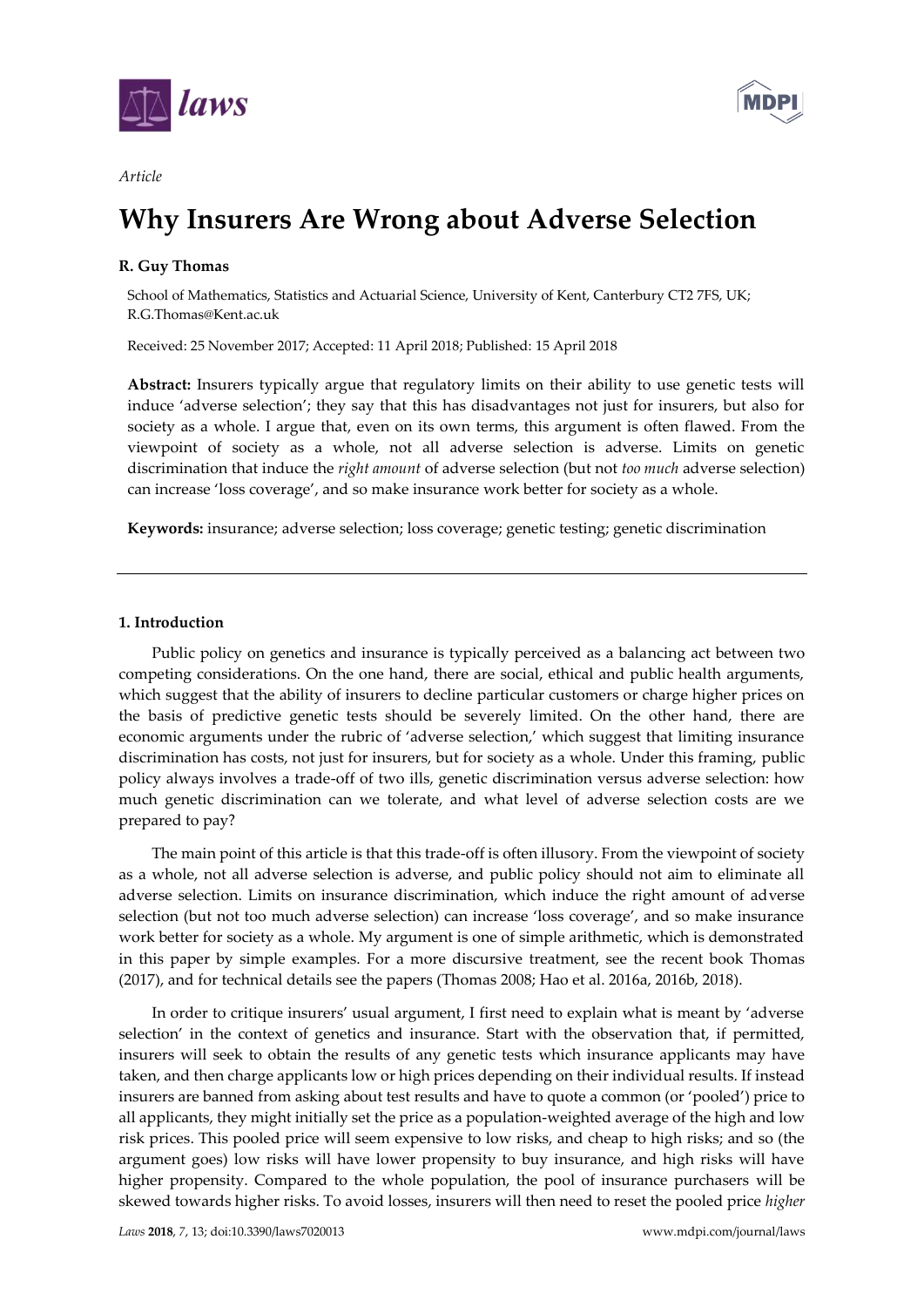than a population-weighted average of the high and low risk prices. In addition, since low risks are usually more numerous than high risks, reduced purchasing propensity by low risks combined with increased purchasing propensity by high risks implies that the total number of risks insured will usually fall. This triad of phenomena-insurance purchasing skewed towards higher risks, higher insurance prices, and reduced numbers insured - collectively constitute 'adverse selection'.

Adverse selection is clearly 'adverse' in the sense that the skew towards higher risks could be disadvantageous to the insurance company (but only if it failed to reflect this skew in the price set). However, insurers (and also most economists) go further: they say that adverse selection is also adverse to society as a whole. This view starts from an intuitive premise that the compensation of losses by insurance is a 'good thing' (I agree with this premise). On this premise, insurers argue that the higher insurance prices and reduction in numbers insured implied by adverse selection represent a bad outcome for society as a whole.

However, in a competitive market, the higher insurance price under adverse selection is matched by higher claim payouts; there is no loss to society as a whole. Furthermore, the *reduction in numbers insured* under adverse selection is not equivalent to a *reduction in losses compensated*. Losses compensated depend not just on *numbers* insured, but on *which* people are insured: the low risks (who arguably need insurance less), or the high risks (who arguably need insurance more). This distinction about *which* people are insured under adverse selection leads to a novel insight: if the shift in coverage towards higher risks is large enough, it might more than outweigh the fall in numbers insured. The expected quantum of losses compensated by insurance - a quantity I call 'loss coverage'—might then be *increased* by adverse selection.

In cases where the shift in coverage towards higher risks more than outweighs the fall in numbers insured, adverse selection implies that more risks are voluntarily transferred to insurers, and more losses are compensated. In this scenario, I argue that adverse selection is not adverse at all; on the contrary, it represents a better outcome for society as a whole.

The rest of this paper proceeds as follows. In Section 2, I give simple examples that illustrate how the shift in coverage towards higher risk under adverse selection might more than outweigh the fall in numbers insured (and also how it might not). In Section 3, I discuss the broader application of these examples, and give some empirical evidence. Section 4 discusses some considerations which the simple examples leave out. Section 5 gives conclusions.

#### **2. Simple Examples of Adverse Selection**

This section elaborates on the argument sketched in Section 1 that some adverse selection (but not too much adverse selection) can be a good thing for society as a whole. The method is illustration by examples, in the same spirit as dice-rolling examples to illustrate probability laws. The examples are simplified and exaggerated for clarity, but the underlying point is quite general.

In life or health insurance in the context of genetics, the usual population pattern we observe is majority of 'standard' risks, and a smaller number of much higher risks (say people with a genetic test result indicating a predisposition to illness). To represent this, consider a population of just ten people, comprising eight lower risks and two higher risks. Assume that all losses and insurance cover are for unit amounts (this simplifies the discussion, but it is not necessary). Then, consider three alternative scenarios for insurance risk classification and adverse selection.

The first scenario-risk-differentiated premiums, with no adverse selection-is represented in Figure 1. Each 'L' represents one lower risk, and each 'H' represents one higher risk (say with a genetic predisposition to illness). The lower risk-group of eight risks each have probability of loss 0.01, and the higher risk-group of two risks each have probability of loss 0.04.

In Scenario 1, members of each risk-group are charged a risk-differentiated price equal to their true probability of loss. The response of each risk-group to a risk-differentiated price is the same: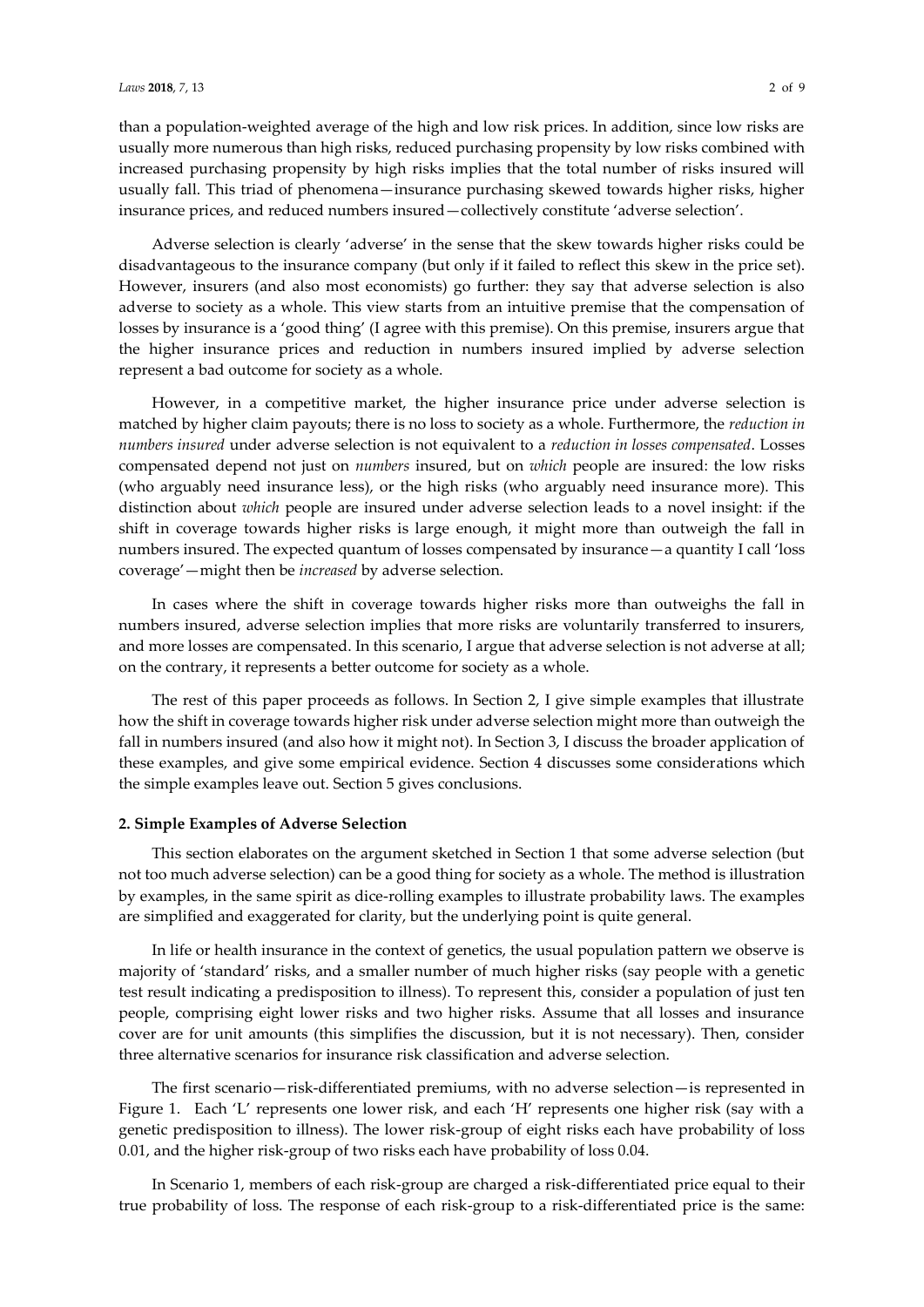l

exactly half the members of each risk-group buy insurance.<sup>1</sup> The shading over five risks represents that those five risks buy insurance.



**Figure 1.** Scenario 1: risk-differentiated premiums.

The weighted average of the premiums paid is  $(4 \times 0.01 + 1 \times 0.04)/5 = 0.016$ . Since higher and lower risks are insured in the same proportions as they exist in the population, there is no adverse selection. Exactly half of the population's expected losses are compensated by insurance. I describe this as 'loss coverage' of 50%. The calculation is:

Loss coverage = 
$$
\frac{(4 \times 0.01 + 1 \times 0.04)}{(8 \times 0.01 + 2 \times 0.04)} = 50\%.
$$
 (1)

Now consider Scenario 2 in Figure 2. Risk classification has been banned, and so insurers have to charge a common pooled premium to both higher and lower risks. Higher risks buy more insurance, and lower risks buy less (this is adverse selection). The pooled premium is set as the weighted average of the true risks, so that expected profits on low risks exactly offset expected losses on high risks. This weighted average premium is  $(1 \times 0.01 + 2 \times 0.04)/3 = 0.03$ . The shading symbolises that three risks (compared with five previously) buy insurance.



**Figure 2.** Scenario 2: pooled premiums (with some adverse selection).

Note that, in Scenario 2, purchasing is skewed towards higher risks, the weighted average premium is higher, and the number of risks insured is lower. This triad comprises the essential features of adverse selection, which Scenario 2 accurately and completely represents. However, there is a surprise: despite the adverse selection in Scenario 2, the expected losses compensated by

<sup>1</sup> This 50% take-up assumption is broadly representative of extant life insurance markets, in which risk classification is largely unrestricted. The Life Insurance Market Research Organisation (2016) states that 44% of US households have some individual life insurance. The Association of British Insurers (2016) states that 9.2 m of 26.7 m (i.e., 35%) of households in the UK in 2012 had some form of life insurance.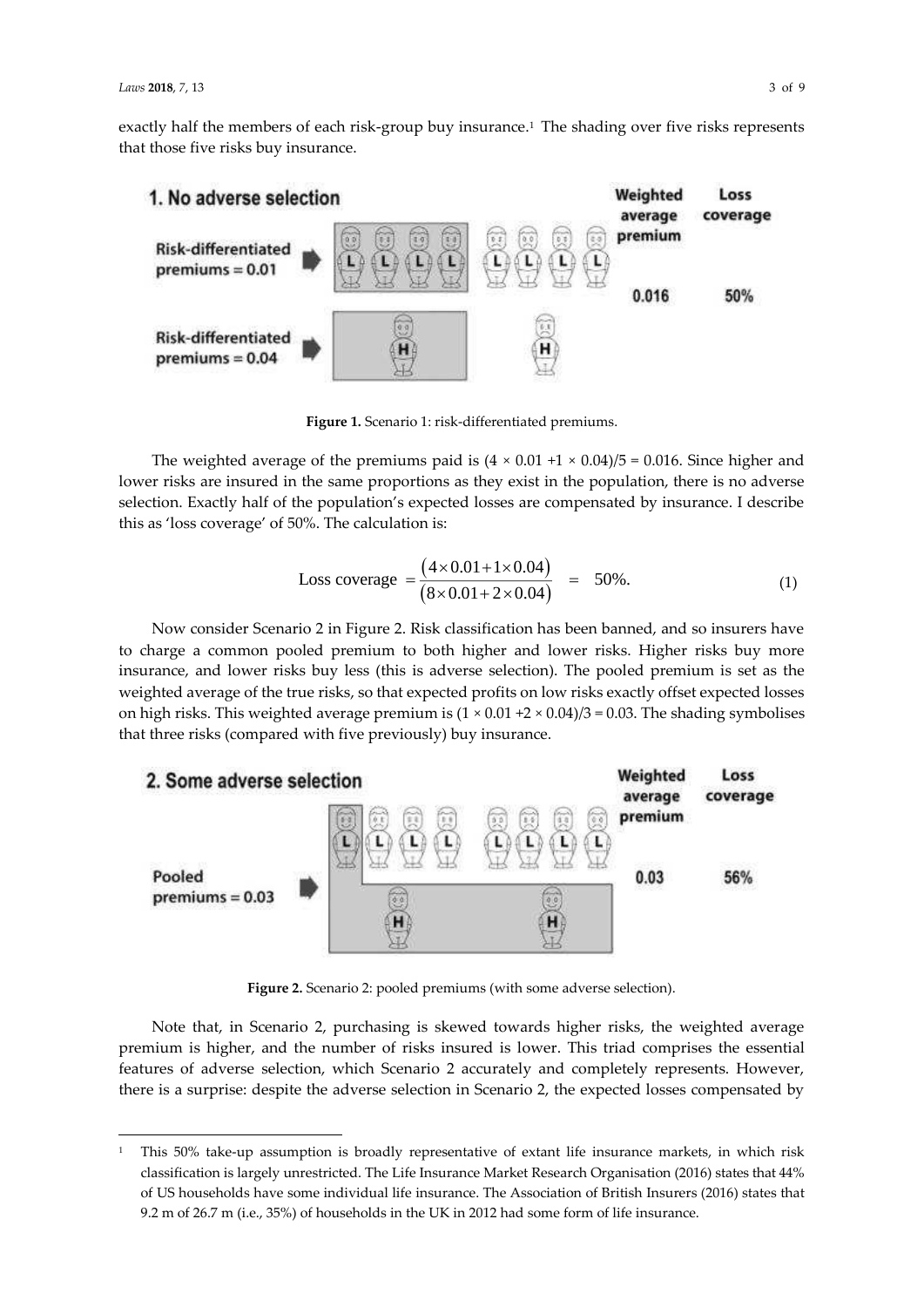insurance for the whole population are now higher. That is, 56% of the population's expected losses are now compensated by insurance, compared with 50% before. The calculation is:

Loss coverage = 
$$
\frac{(1 \times 0.01 + 2 \times 0.04)}{(8 \times 0.01 + 2 \times 0.04)} = 56\%.
$$
 (2)

Scenario 2, with a higher expected fraction of the population's losses compensated by insurance—higher loss coverage—seems superior from a social viewpoint to Scenario 1. The superiority of Scenario 2 arises not *despite* adverse selection, but *because* of adverse selection.

A ban on risk classification can also reduce loss coverage, if the adverse selection which the ban induces becomes too severe. This possibility is illustrated in Scenario 3 in Figure 3.



**Figure 3.** Scenario 3: pooled premiums (with severe adverse selection).

In Figure 3, adverse selection has progressed to the point where only one higher risk, and no lower risks, buys insurance. The expected losses compensated by insurance for the whole population are now lower. That is, 25% of the population's expected losses are now compensated by insurance, compared with 50% in Scenario 1, and 56% in Scenario 2. The calculation is:

Loss coverage = 
$$
\frac{(1 \times 0.04)}{(8 \times 0.01 + 2 \times 0.04)} = 25\%.
$$
 (3)

Taken together, the three scenarios suggest that banning risk classification can increase loss coverage if it induces the `right amount' of adverse selection (Scenario 2), but reduce loss coverage if it generates `too much' adverse selection (Scenario 3). Whether Scenario 2 or Scenario 3 actually prevails depends on the response of higher and lower risks to changes in prices—that is, the 'demand elasticities' of higher and lower risks.

#### **3. Discussion**

#### *3.1. Discussion of Examples*

The argument illustrated by the examples applies broadly. It does not depend on the specific context of life insurance, nor on any unusual choice of numbers for the examples. The key idea is that loss coverage - expected losses compensated by insurance for the whole population - is increased by a degree of adverse selection.

I argue that, for a public policymaker or regulator, loss coverage is a good metric for the social efficacy of insurance. I say this because compensation of the population's losses is the main social purpose of insurance, which policymakers often seek to promote-by public education, by exhortation and sometimes by incentives such as tax relief on premiums. Policymakers may therefore prefer risk classification regimes that lead to higher loss coverage. This typically means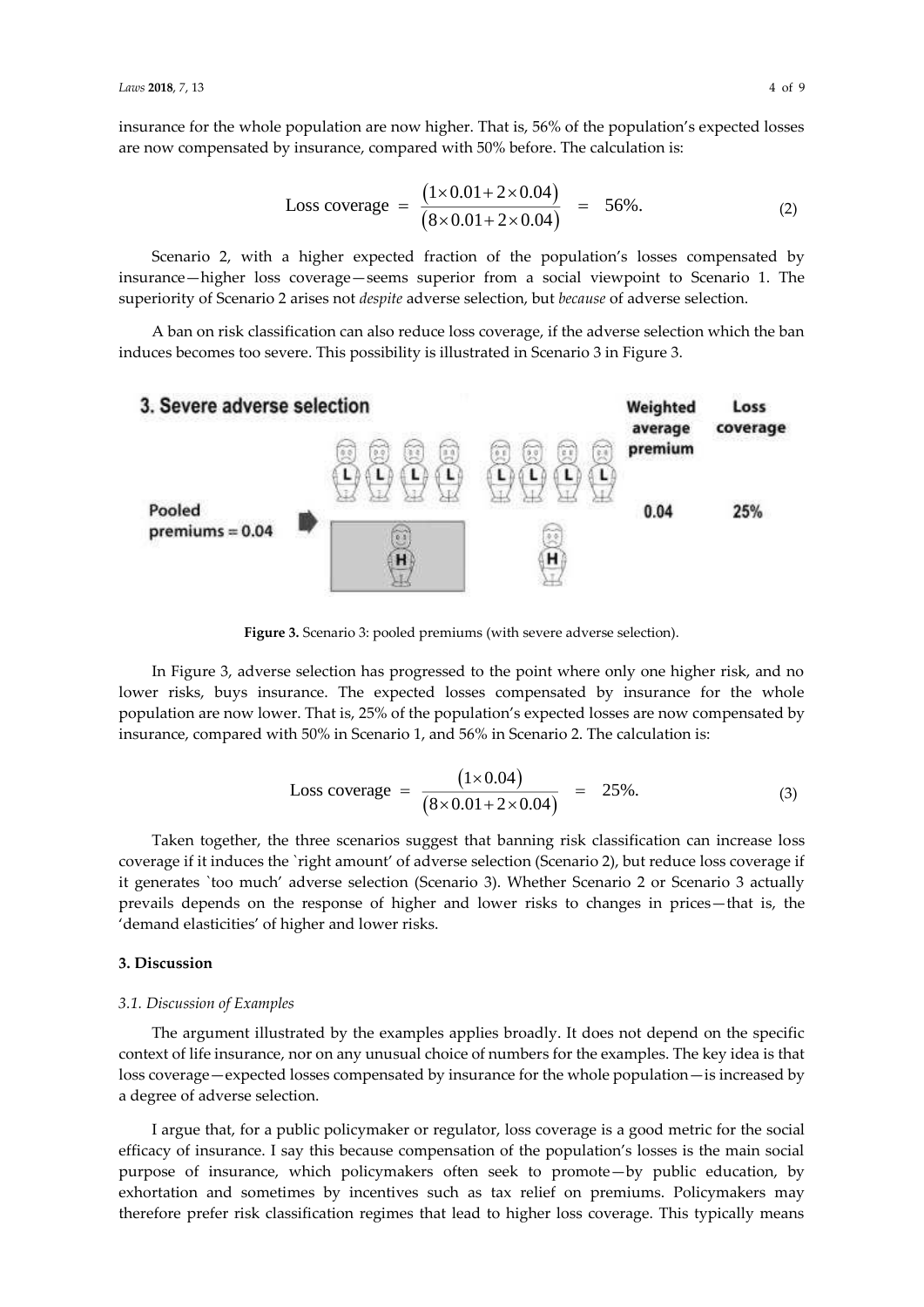regimes with some restrictions on risk classification, leading to some degree of adverse selection, and somewhat lower numbers insured than if adverse selection were eliminated.

My argument contrasts with orthodox economic arguments that public policymakers should either seek to minimise adverse selection, or make a trade-off against other policy preferences such as an ethical aversion to genetic discrimination. The orthodox arguments highlight that adverse selection leads to a rise in the average price of insurance and fall in numbers insured. What these arguments overlook is that adverse selection also leads to a shift in coverage towards higher risks (those who need insurance most). If this shift in coverage is large enough, it can more than outweigh the fall in numbers insured, so that loss coverage is increased.

One way to maximise loss coverage is to make insurance compulsory. Public policymakers sometimes adopt this solution (e.g., third-party liability insurance in many jurisdictions for road vehicles, or social insurance for risks such as unemployment). In other markets (e.g., life insurance), loss coverage is socially important, but arguably not enough to justify the infringement of freedom which compulsory insurance implies. In these markets, public policymakers may seek to raise loss coverage to the maximum level consistent with individual freedom of choice in insurance decisions. This can be achieved by limiting risk classification to the degree necessary to induce the 'right' level of adverse selection-the level which maximises loss coverage.

#### *3.2. Comparison with Empirical Demand Elasticities*

Which of Scenario 2 (good) or Scenario 3 (bad) in Section 2 above will actually prevail if we restrict risk classification, say by banning use of genetic tests to set prices? This depends on the response of higher and lower risks to changes in the prices they face-that is, the demand elasticities of higher and lower risks. Generally speaking, it is helpful (in the sense of promoting Scenario 2) if two conditions are satisfied, First, lower risks should have lower elasticity (lower responsiveness to price), and higher risks should have higher elasticity (higher responsiveness to price). This combination implies that, when differentiation of prices by risk is restricted, low risks (who face a higher price than before) will tend to remain in the market, and high risks (who face a lower price than before) will tend to join the market, thus increasing loss coverage overall. Second, it is helpful if all demand elasticities have absolute value less than one; in other words, a given percentage rise in price causes a smaller percentage fall in demand (e.g., if price increases say 10%, demand falls only 5%).<sup>2</sup>

There is a good deal of evidence that insurance demand elasticities are indeed often of absolute value less than 1. Table 1 shows some relevant empirical estimates for insurance demand elasticities. Whilst the various contexts in which the estimates were made do not correspond exactly to the scenarios I use in Section 2 above, the figures are at least suggestive of the possibility that the condition 'demand elasticity of absolute value less than one" may often be satisfied in practice..

#### **4. Some Considerations Which the Examples in Section 2 Leave Out**

The possibility illustrated in Section 2 that a degree of adverse selection increases loss coverage is quite general, but it may seem surprising in the light of traditional negative perceptions of adverse selection. The present section discusses a number of considerations which were omitted in Section 2, and shows that they do not fundamentally change the validity of my main point.

#### *4.1. Insurer Expenses and Profits*

l

The examples abstract from all the loadings which insurers add to pure risk premiums to cover expenses and profits. Including the loadings makes the results more complicated, but without changing the main insight that some adverse selection (and hence some restriction on risk classification) is needed to maximise loss coverage.

<sup>2</sup> The mathematical justification for these statements is developed in (Hao et al. 2018).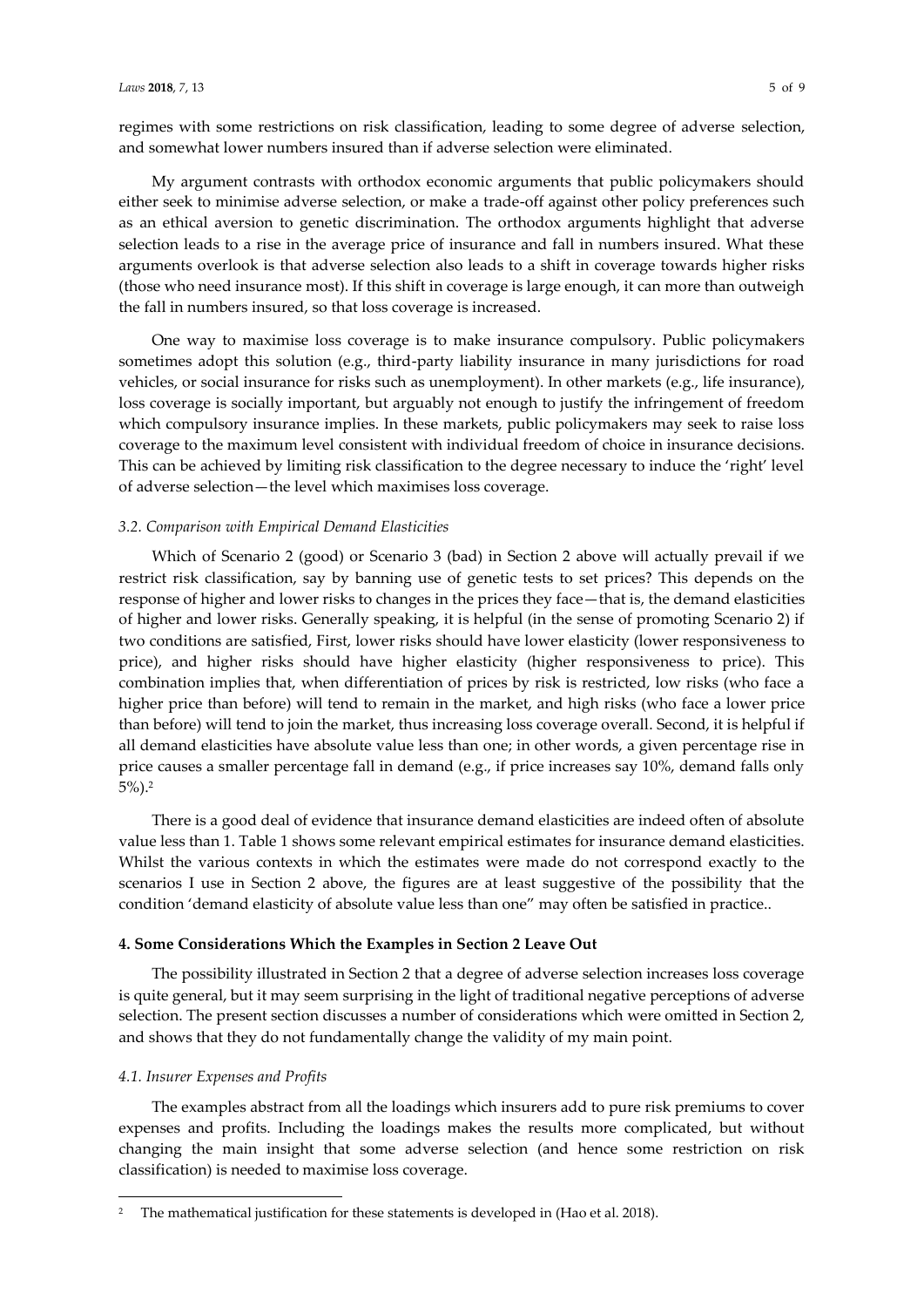| <b>Market and Country</b>                 | <b>Estimated Demand</b><br><b>Elasticities</b> | <b>Authors</b>              |
|-------------------------------------------|------------------------------------------------|-----------------------------|
| Yearly renewable term life insurance, USA | $-0.4$ to $-0.5$                               | Pauly et al. (2003)         |
| Term life insurance, USA                  | $-0.66$                                        | Viswanathan et al. (2007)   |
| Whole life insurance, USA                 | $-0.71$ to $-0.92$                             | Babbel (1985)               |
|                                           |                                                | Chernew et al. (1997);      |
| Health insurance, USA                     | 0 to $-0.2$                                    | Blumberg et al. (2001);     |
|                                           |                                                | Buchmueller and Ohri (2006) |
| Health insurance, Australia               | $-0.35$ to $-0.50$                             | Butler (1999)               |
| Farm crop insurance, USA                  | $-0.32$ to $-0.73$                             | Goodwin (1993)              |

**Table 1.** Estimates of demand elasticity for various insurance markets.

Note: Demand elasticities are all given with a minus sign because a *rise* in price implies a *fall* in demand.

#### *4.2. Adverse Selection Involving Unusually Large Insurance Policies*

For insurances such as life insurance where the amount of the potential claim (the 'sum insured') can be chosen by the customer, selection may involve not just a higher propensity to buy, but also the selective choice of a larger sum insured. This may be a serious concern if insurance can be bought in circumstances where a claim is more likely than not (e.g., life insurance when the purchaser has already been diagnosed with a terminal illness); in these circumstances, choosing a large sum insured (and paying the correspondingly large premium) may represent a very attractive investment opportunity. However, in circumstances where a genetic test result implies that a claim is more probable, but still unlikely, the perception that a customer can exploit any under-pricing by choosing a larger sum insured is often exaggerated by many commentators.

To understand this exaggeration, suppose that an insurer offers a life insurance premium based on an assumed risk of dying of  $p = 5%$  over the term of an insurance policy (say the next 25 years), but I have private information (e.g. a genetic test result), which indicates that my real risk is four times the normal level, which is  $p^* = 20\%$ . If I 'invest' in over-insurance, then my private knowledge means that I pay a 'favourable' price (5% rather than 20%). However, despite the 'favourable' price, it is still very likely (80% likely, with the true probabilities) that I will just pay all the premiums and *not* die in the term, so that no payout is made.

This one-shot gamble against long odds seems to me an unattractive investment proposition for the customer for a large bet. It would remain unattractive for a wide range of plausible probabilities and premiums. It may be worth buying a 'normal' level of cover *for insurance purposes*, such as ensuring dependents have an adequate income in the unlikely event of my early death. However, the notion that over-insurance based on a private genetic test is a no-brainer *for investment purposes* is not mathematically valid, if the loss event remains unlikely on the true probabilities. $^3$ 

#### *4.3. Insurance as Probabilistic Good versus Reassurance Good*

l

Loss coverage was defined above as expected losses compensated by insurance. Another way of characterising loss coverage is that it represents the coverage of insurance, weighted by the risks of those who are covered-that is, loss coverage is *risk-weighted* coverage.

The risk-weighted nature of loss coverage is predicated on the notion that the good provided by insurance is the contingent compensation of losses. This good materialises only in a particular future state of the world, which has different probabilities for higher and lower risks. That is, insurance is a *probabilistic* and *individually heterogeneous* good. For such a good, one unit of sales to a higher risk

<sup>3</sup> A fuller mathematical discussion of the point made here is given in Chapter 11 of (Thomas 2017).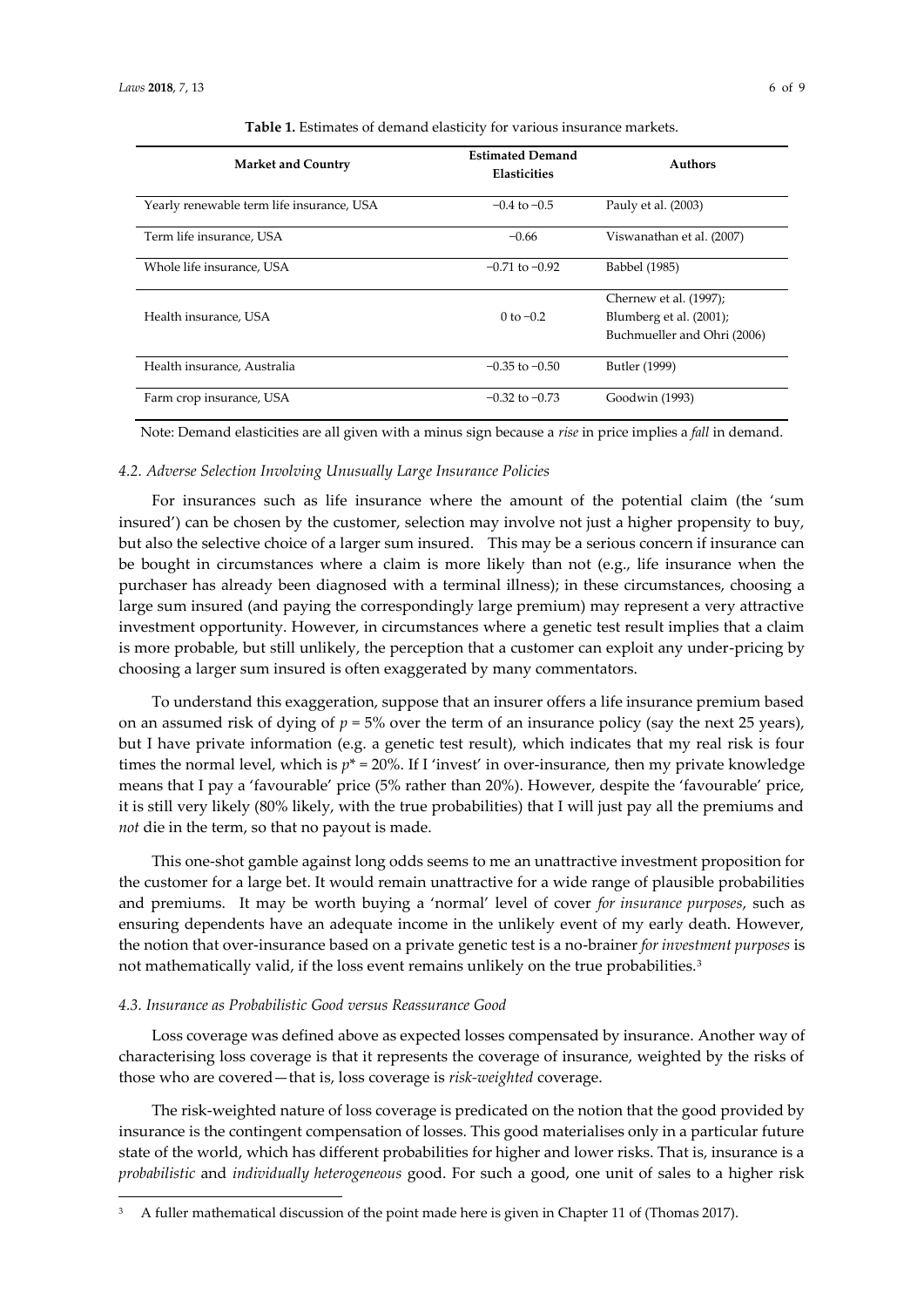individual is a *different* (more valuable) good compared with one unit of sales to a lower risk individual. In loss coverage, this difference is reflected in the risk-weighting of coverage.

This framing of insurance as a probabilistic good is implicit in most commentary on risk classification, and it seems appropriate when considering public policy at a population and objective level. However, at an individual and subjective level, insurance can also be framed as a non-probabilistic good, where insurance represents certain 'freedom from worry' in the present, rather than as contingent compensation of losses in the future. Insurance framed as 'freedom from worry' is a non-probabilistic good. In the specific insurance context, we might call it a *reassurance good.* 

If insurance is framed as a reassurance good, is it still more valuable for higher risks in proportion to their risk (as the definition of loss coverage implies)? I would argue yes: four times the risk means four times the worry. However, another argument is that the value of reassurance provided by a particular class of insurance (say life insurance) is broadly the same for all customers, and largely invariant to individual variations in probabilities of loss. If the latter argument is favoured, then the *risk-weighted* nature of loss coverage may overstate the benefits of covering higher risks.

#### *4.4. Other Rationales for Restrictions on Insurance Risk Classification*

Restrictions on risk classification may be justified by concerns quite different from the aggregate insurance market outcomes, which are the focus of this paper. These concerns may include perceptions of unfairness, inaccuracy, prejudice, pre-existing disadvantage, controllability, transparency, consent, and perverse incentives (e.g., not to undergo clinically useful tests because of worry about insurance consequences). These concerns do not in any way detract from the main point of this paper; they provide *additional* reasons for considering some restrictions on risk classification.<sup>4</sup>

#### **4.5. Loss Coverage: The Insurer's Perspective**

Whilst this paper focuses mainly on a public policy perspective, the loss coverage concept can also be viewed from the insurer's perspective. Maximising loss coverage is equivalent to maximising insurers' premium income. If profit loadings are proportional to premiums, maximising loss coverage could be a desirable objective for insurers. Thus, even from the insurer's perspective, adverse selection is not always a bad thing.

#### **5. Conclusions**

l

Public policy on genetics and insurance is typically perceived as a balancing act between two competing considerations. On the one hand, there are social, ethical and public health arguments, which suggest that the ability of insurers to discriminate on the basis of predictive genetic tests should be limited. On the other hand, there are economic arguments under the rubric of 'adverse selection', which suggest that limiting insurance discrimination has costs, not just for insurers, but for society as a whole. I argue that this trade-off is often illusory. From the viewpoint of society as a whole, not all adverse selection is adverse; public policy should not aim to eliminate all adverse selection. Limits on insurance discrimination that induce the *right amount* of adverse selection (but not *too much* adverse selection) can increase the expected losses compensate by insurance—that is, increase 'loss coverage'—and so make insurance work better.

The right amount of restriction depends on the response of higher and lower risks to changes in the prices they face, that is the demand elasticities of higher and lower risks. Some restrictions on genetic tests may well be helpful in inducing the right amount of adverse selection (that is, the level

<sup>4</sup> Thomas (2012) and Chapter 7 of Thomas (2017) give a fuller discussion of other rationales.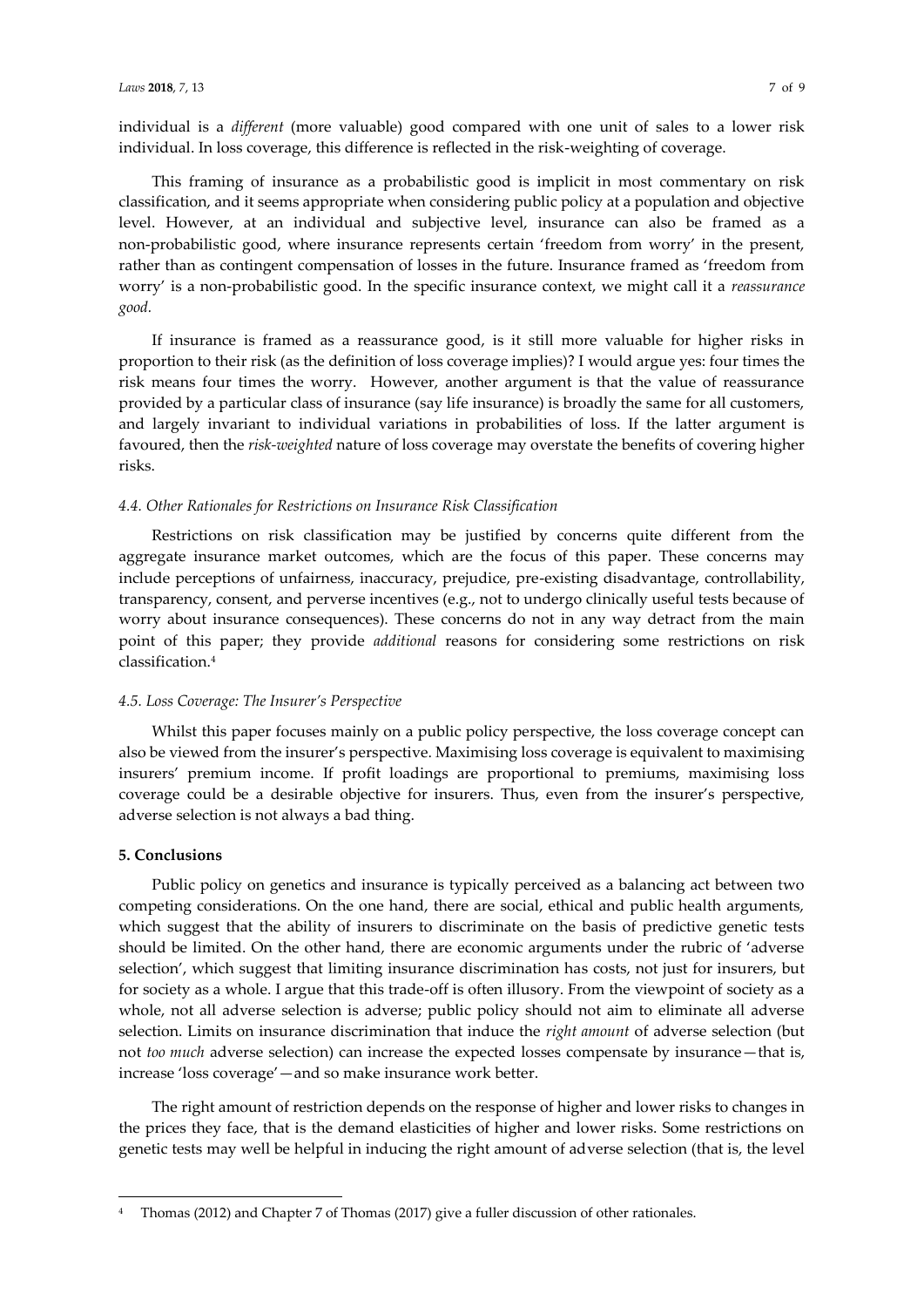that maximises loss coverage); on the other hand, restrictions on age as well might 'go too far', and so induce too much adverse selection and lower loss coverage.

The argument of this article is distinct from deontological arguments that it is morally wrong for insurers to discriminate on the basis of genetic tests, or consequentialist arguments that such discrimination will deter people from seeking clinically useful tests, or lead to stigmatisation affecting employment and other relations. These wider arguments may have merit. However, the argument in this article is based solely on aggregate insurance market outcomes; it is a matter of arithmetic, not of ethics.

**Acknowledgments:** I thank my colleague Pradip Tapadar and three anonymous referees for helpful comments on drafts of this article.

**Conflicts of Interest** The author declares no conflict of interest.

#### **References**

- (Association of British Insurers 2016) Association of British Insurers. 2016. Life Insurance Key Facts 2016. Available online: www.abi.org.uk (accessed on 18 November 2017).
- (Babbel 1985) Babbel, David F. 1985. The price elasticity of demand for whole life insurance. *Journal of Finance* 40: 225-39.
- (Blumberg et al. 2001) Blumberg, Linda J., Len M. Nichols, and Jessica S. Banthin. 2001. Worker decisions to purchase health insurance. *International Journal of Health Care Finance and Economics* 1: 305-25.
- (Buchmueller and Ohri 2006) Buchmueller, Thomas C., and Sabina Ohri. 2006. Health insurance take-up by the near-elderly. *Health Services Research* 41: 2054-73.
- (Butler 1999) Howeverler, James R. 1999. Estimating elasticities of demand for private health insurance in Australia. Working paper, No. 43, National Centre for Epidemiology and Population Health, Australian National University, Canberra, Australia.
- (Chernew et al. 1997) Chernew, Michael E., Kevin D. Frick, and Claire McLaughlin. 1997. The demand for health insurance coverage by low-income workers: Can reduced premiums achieve full coverage? *Health Services Research* 32: 453-70.
- (Goodwin 1993) Goodwin, Barry K. 1993. An empirical analysis of the demand for multiple peril crop insurance. *American Journal of Agricultural Economics* 75: 424-34.
- (Hao et al. 2016a) Hao, MingJie, Angus S. Macdonald, Pradip Tapadar, and R. Guy Thomas. 2016a. Insurance Loss Coverage and Social Welfare. University of Kent Working Paper. Available online: https://kar.kent.ac.uk/54235 (accessed on 19 November 2017).
- (Hao et al. 2016b) Hao, MingJie, Angus S. Macdonald, Pradip Tapadar, and R. Guy Thomas. 2016b. Loss coverage under restricted risk classification: The case of iso-elastic demand. *ASTIN Bulletin* 46: 265-91.
- (Hao et al. 2018) Hao, M MingJie, Angus S. Macdonald, Pradip Tapadar, and R. Guy Thomas. 2018. Insurance loss coverage and demand elasticites. *Insurance Mathematics and Economics* 79: 15-25.
- (Life Insurance Market Research Organisation 2016) Life Insurance Market Research Organisation. Facts about Life. Available online: www.limra.com (accessed on 18 November 2017).
- (Pauly et al. 2003) Pauly, Mark V., Kate H. Withers, Krupa Subramanian-Viswanathan, Jean Lemaire, John C. Hershey, Katrina Armstrong, and David A. Asch. 2003. Price elasticity of demand for term life insurance and adverse selection. NBER Working paper, No. 9925, National Bureau of Economic Research, Cambridge, MA, USA.
- (Thomas 2008) Thomas, R. Guy. 2008. Loss coverage as a public policy objective for risk classification schemes. Journal of Risk and Insurance 75: 997-1018.